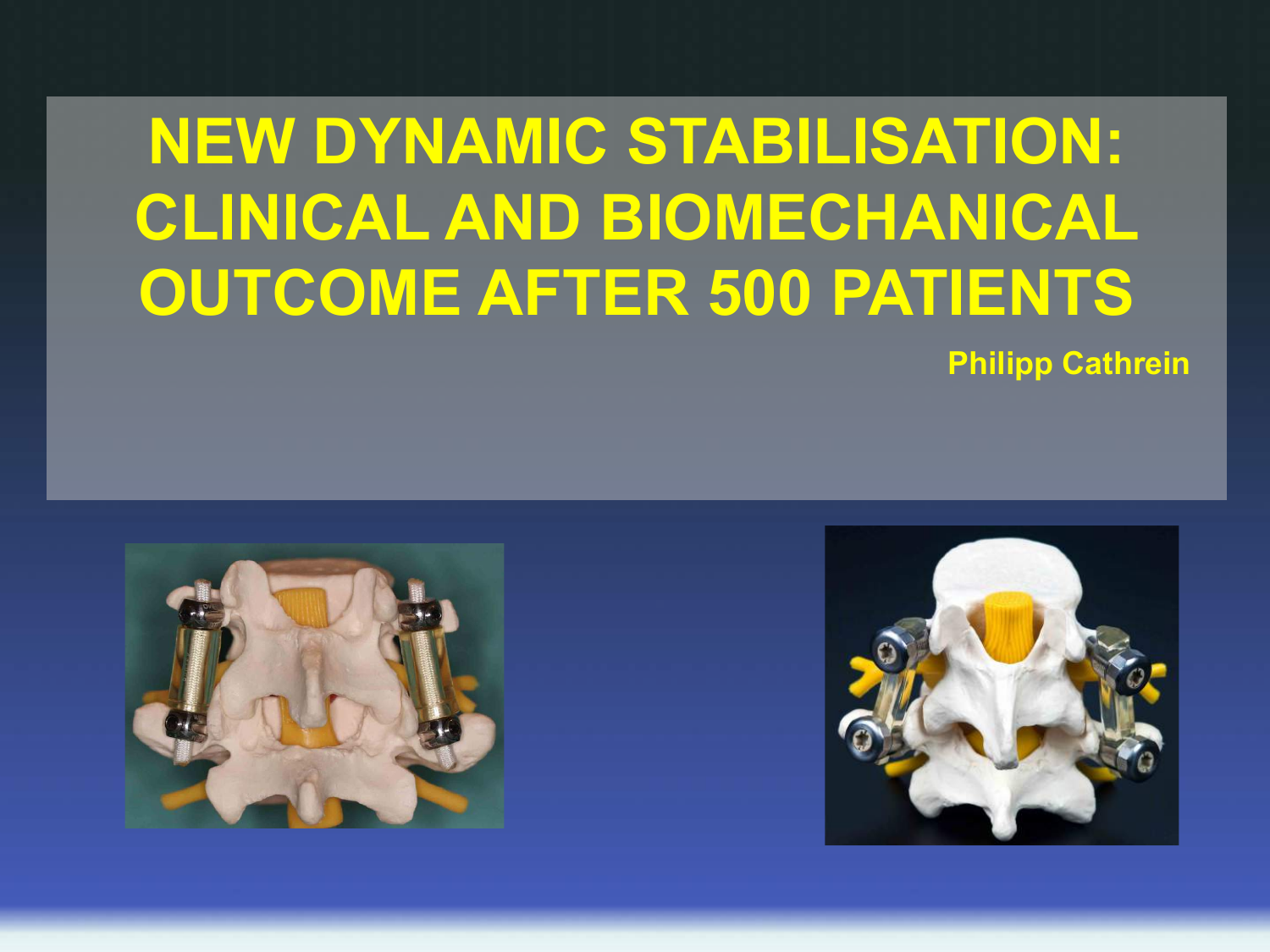



**Philipp Cathrein Gilles Dubois**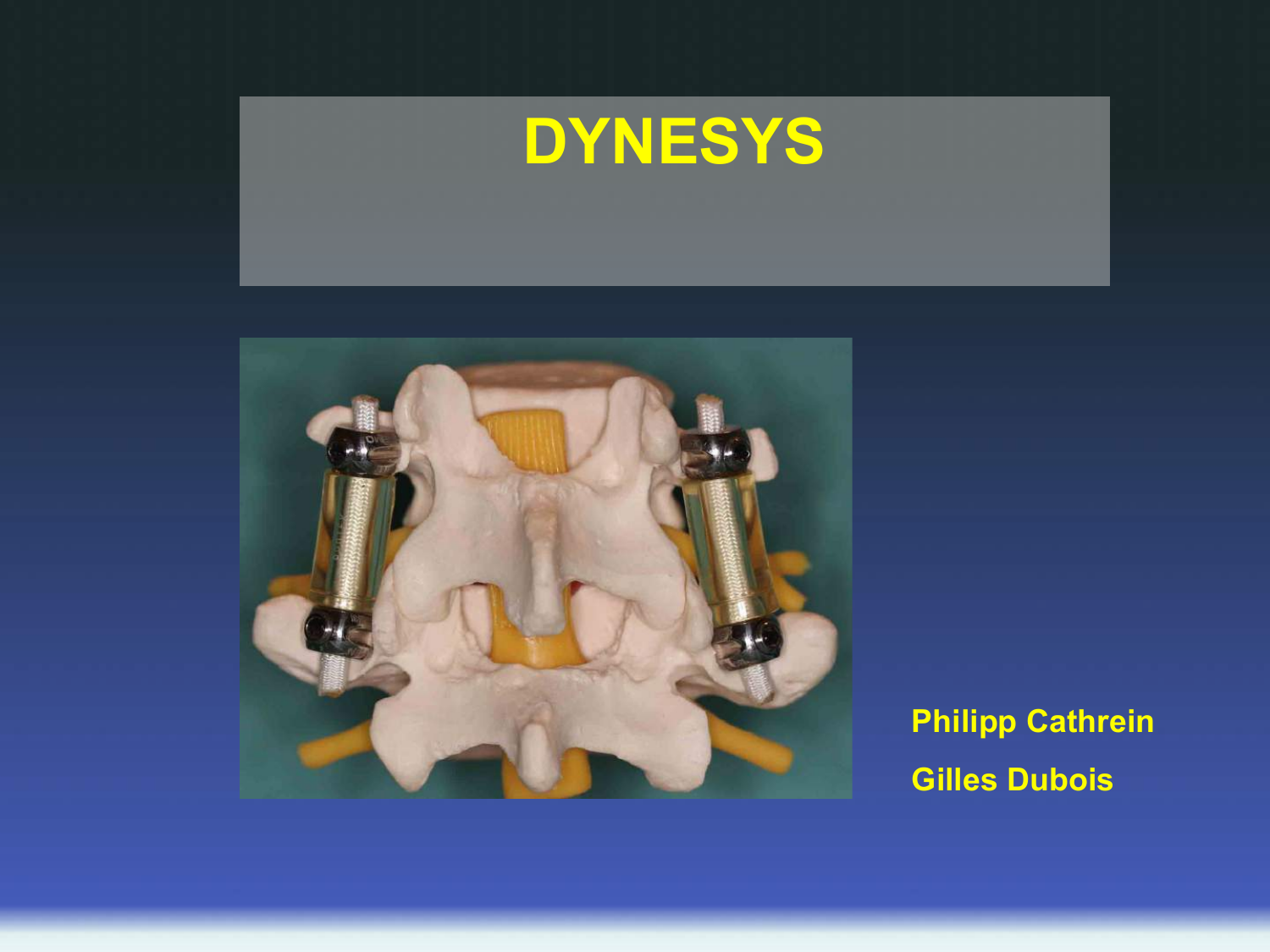• Review of 1250 own patients

• Mean age 69 years

• Average segments 2.4 (1 to 6)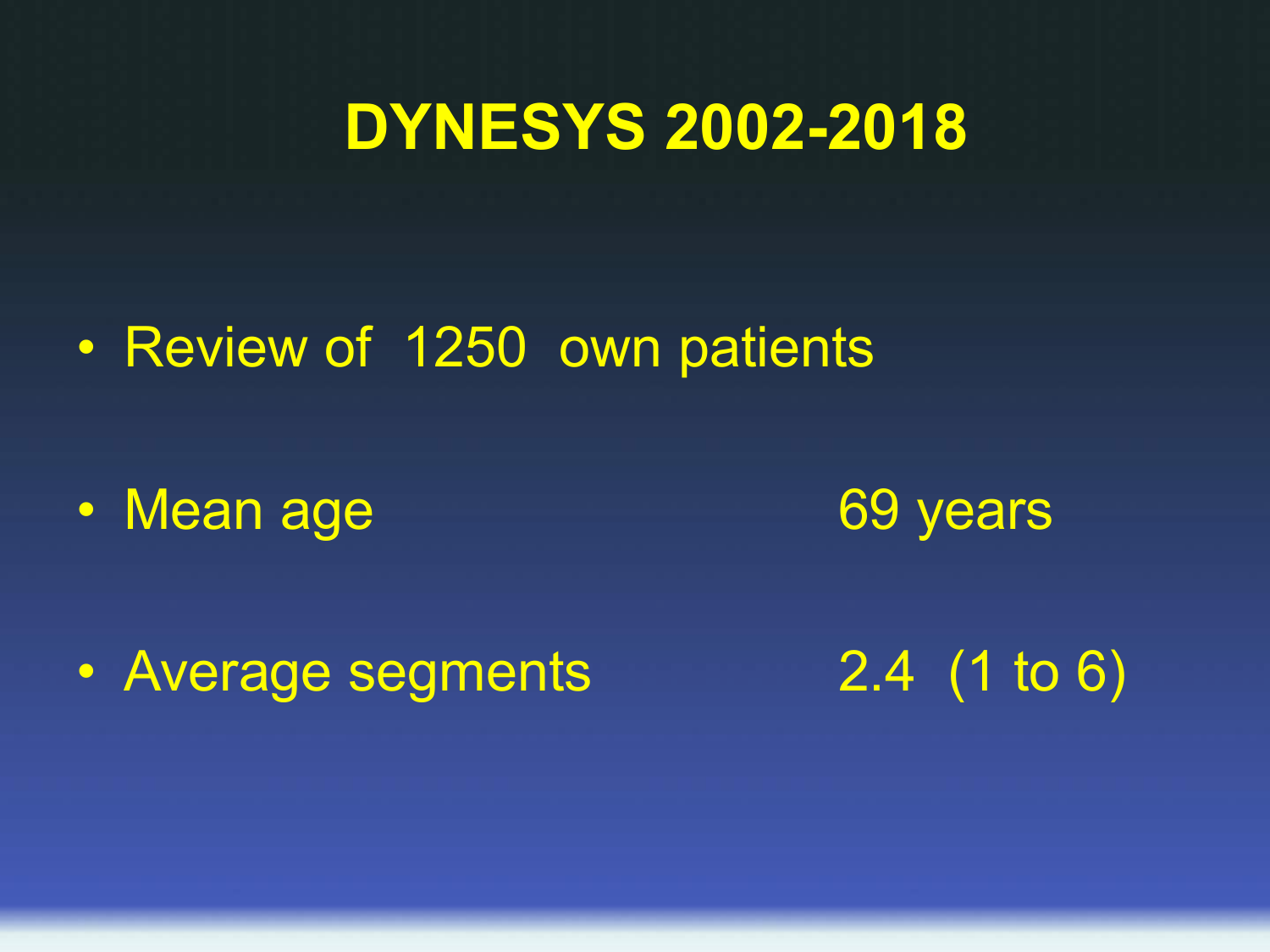• Revisions within 1 year < than 3 %

• Revision of adjacent segment 1-7 years  $4 \frac{9}{6}$ 8-16 years 17 %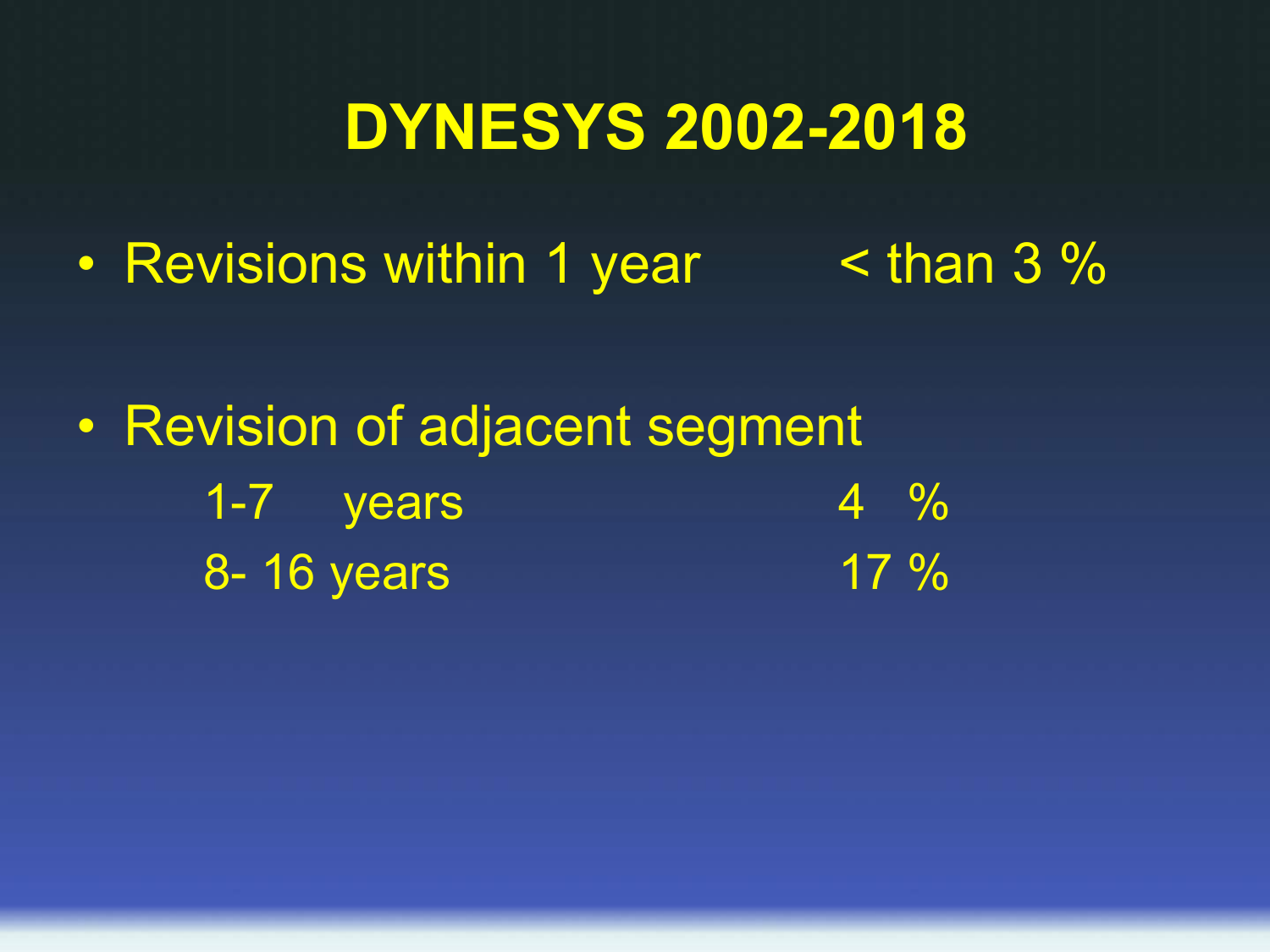Reoperation at 1 - 7 years: 4% rarely fused

Reoperation at 8-16 years: 17% Fusion or lost of mobility in 90 % of the reoperated segments

tested during revision surgery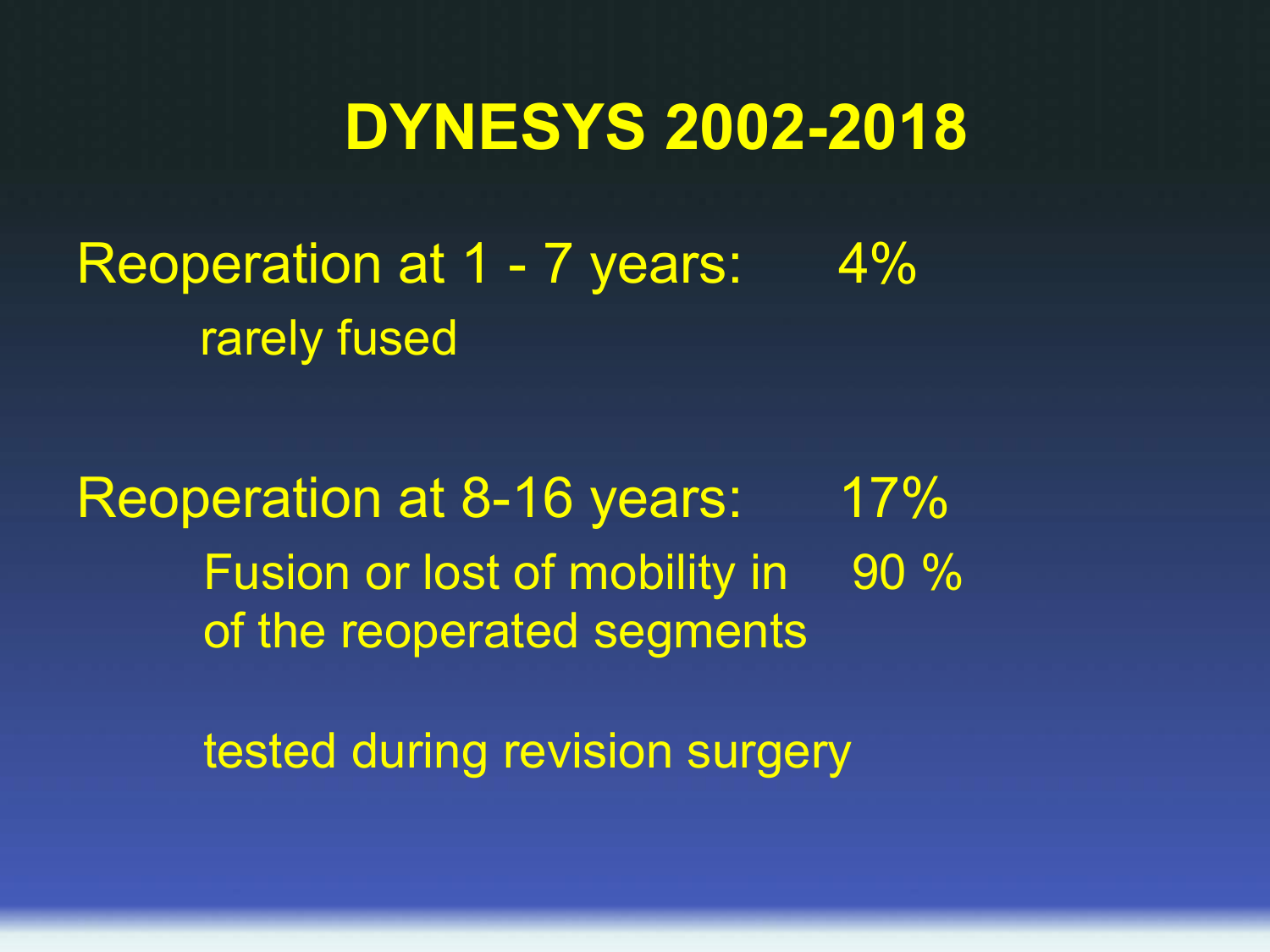Review of 1250 own patients

Conclusion Dynesys is too stiff

**? How can we prevent fusion ?**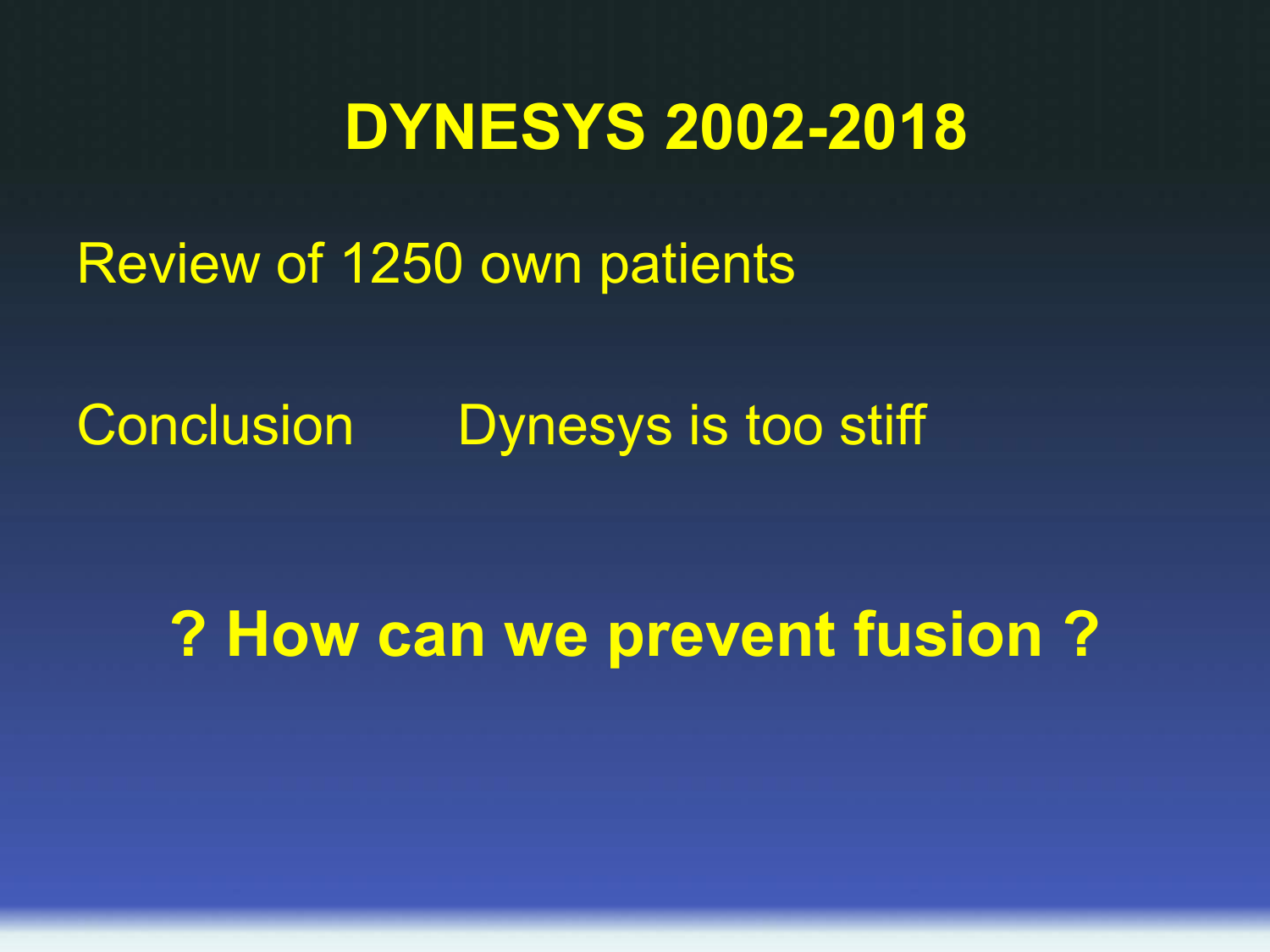#### **Stiffness threshold for dynamic stabilisation**

Overview posterior pedicular based rods after 1 million cycles

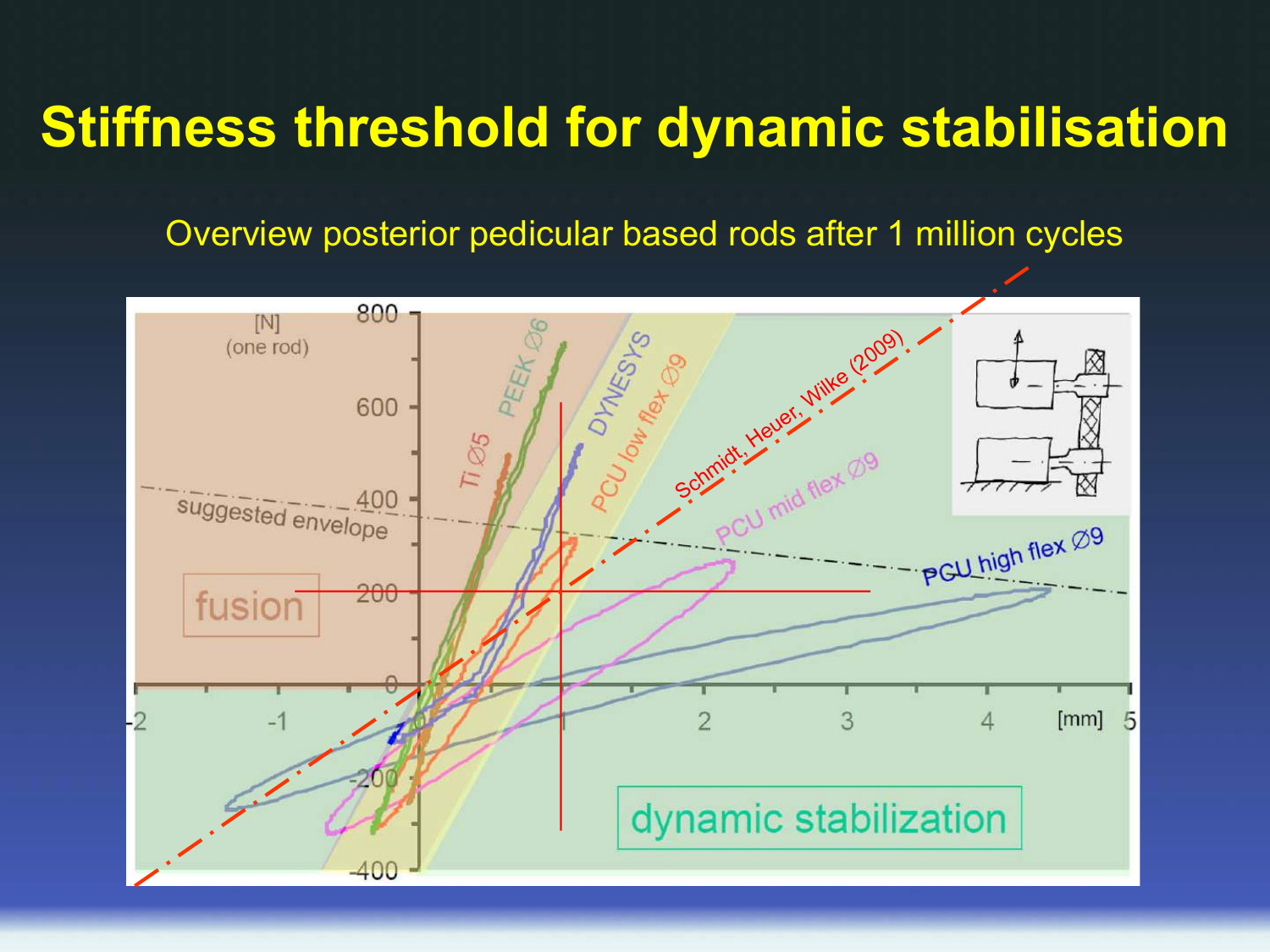# **Principles of dynamic stabilisation**

# **DYNESYS**



# pretended cord and spacer

#### **SpineShape** (new)



#### **three different stiffness**

given by three different grades of PCU:

- **stiff (low flex)**
- **medium (mid flex)**
- **elastic (high flex)**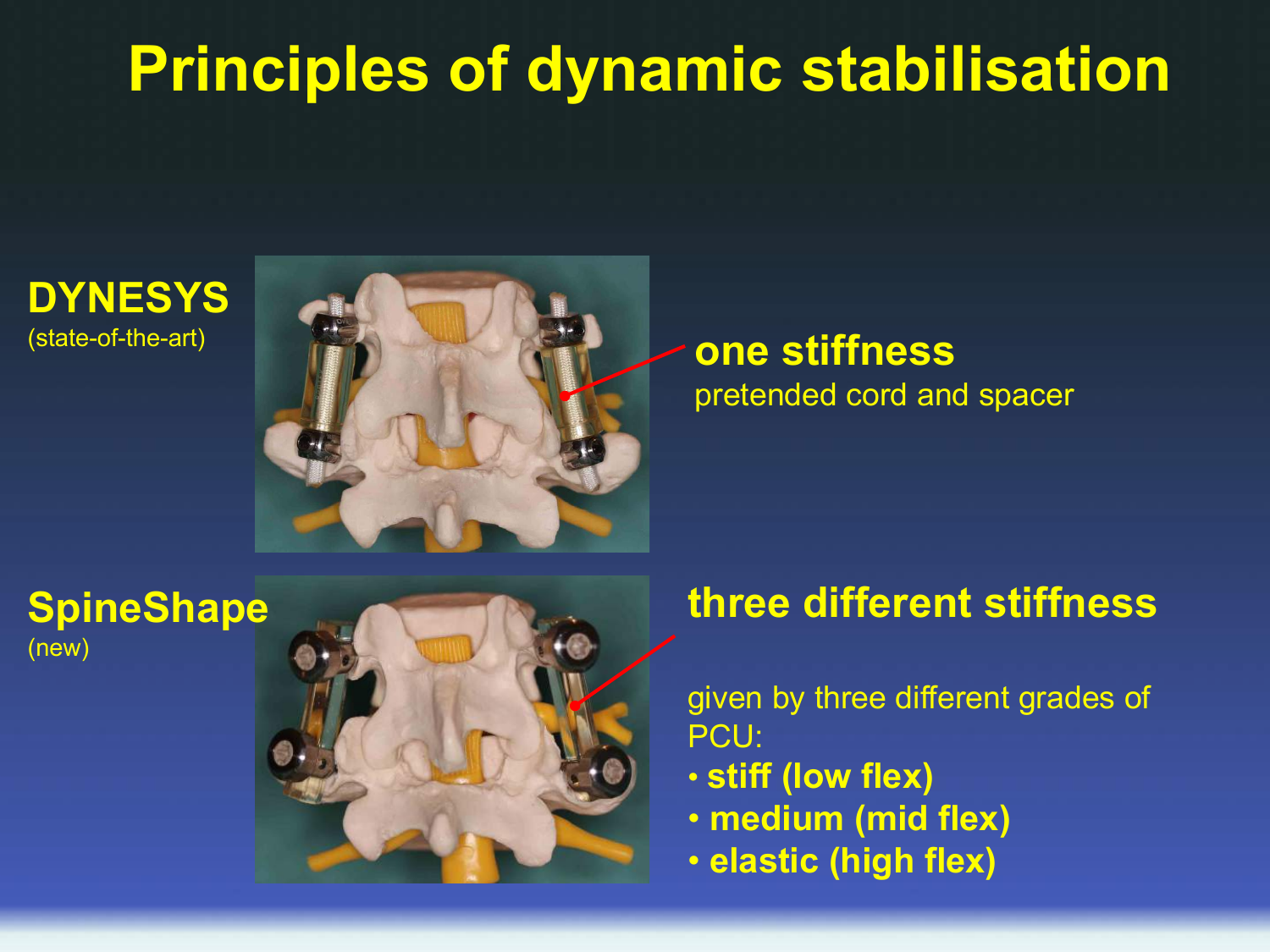#### **Dynamic stabilization with 3 different stiffness**



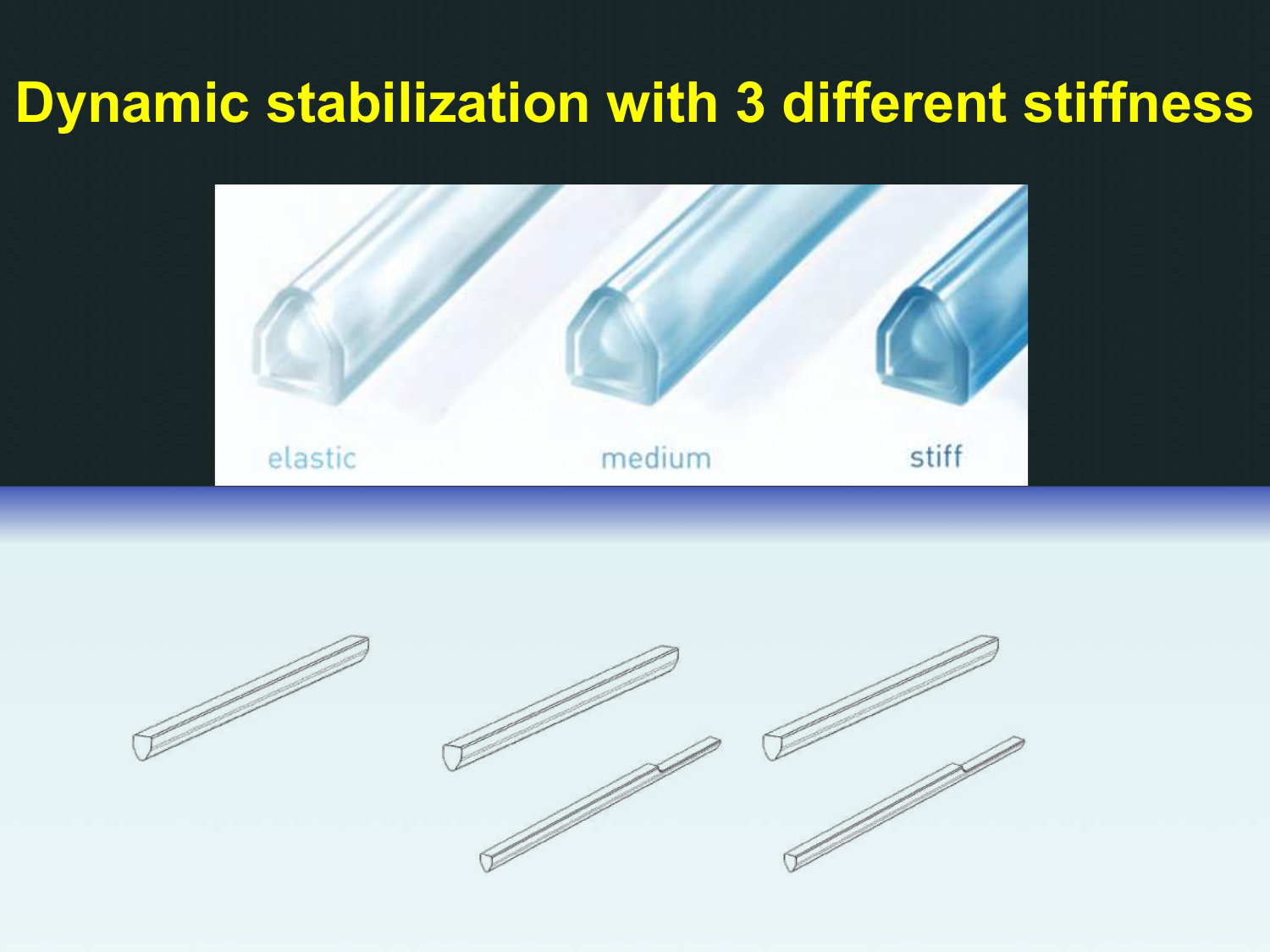# **Indications for optimal rod stiffness**

#### **elastic medium stiff**

| > Facet joint syndrome / Spondyloarthrosis  X X        |  |
|--------------------------------------------------------|--|
|                                                        |  |
| ▶ Discopathy (recurrent disc prolapse / herniation)  X |  |
|                                                        |  |
|                                                        |  |
|                                                        |  |
|                                                        |  |
|                                                        |  |
|                                                        |  |
|                                                        |  |

**\*) hypermobility with antelisthesis / hypomobility with retrolisthesis when decompressed**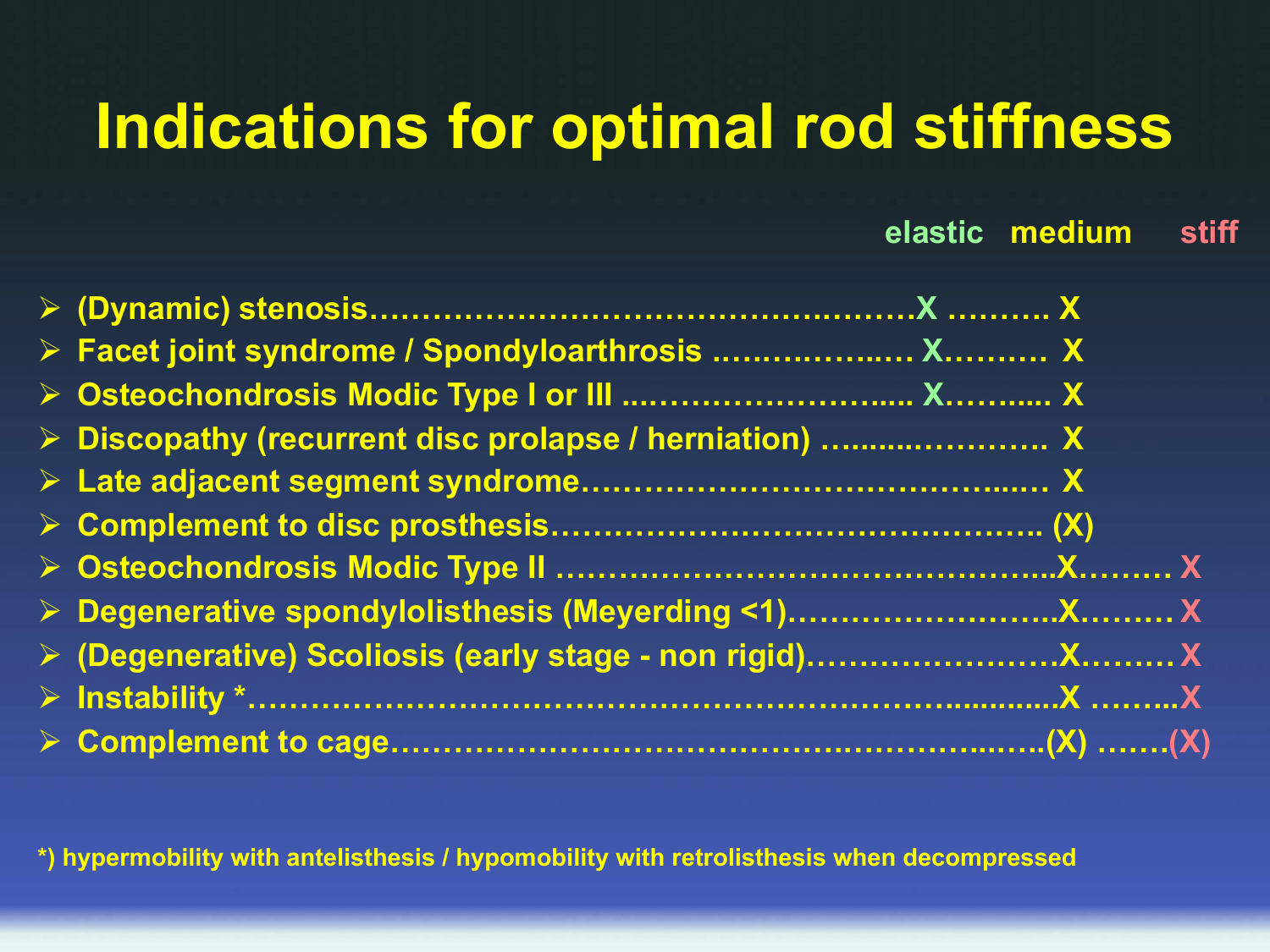# Clinical Results since 7/2015 Patients 295 **Indications** Discopathy / herniation 88 33% Adjacent segment 74 27% Facet joint / arthrosis 48 18% Degenerative stenosis 36 13% Degenerative scoliosis 24 9%

Degenerative sp`listhesis Complementary to cage

Osteochondrosis **Complementary to TDP**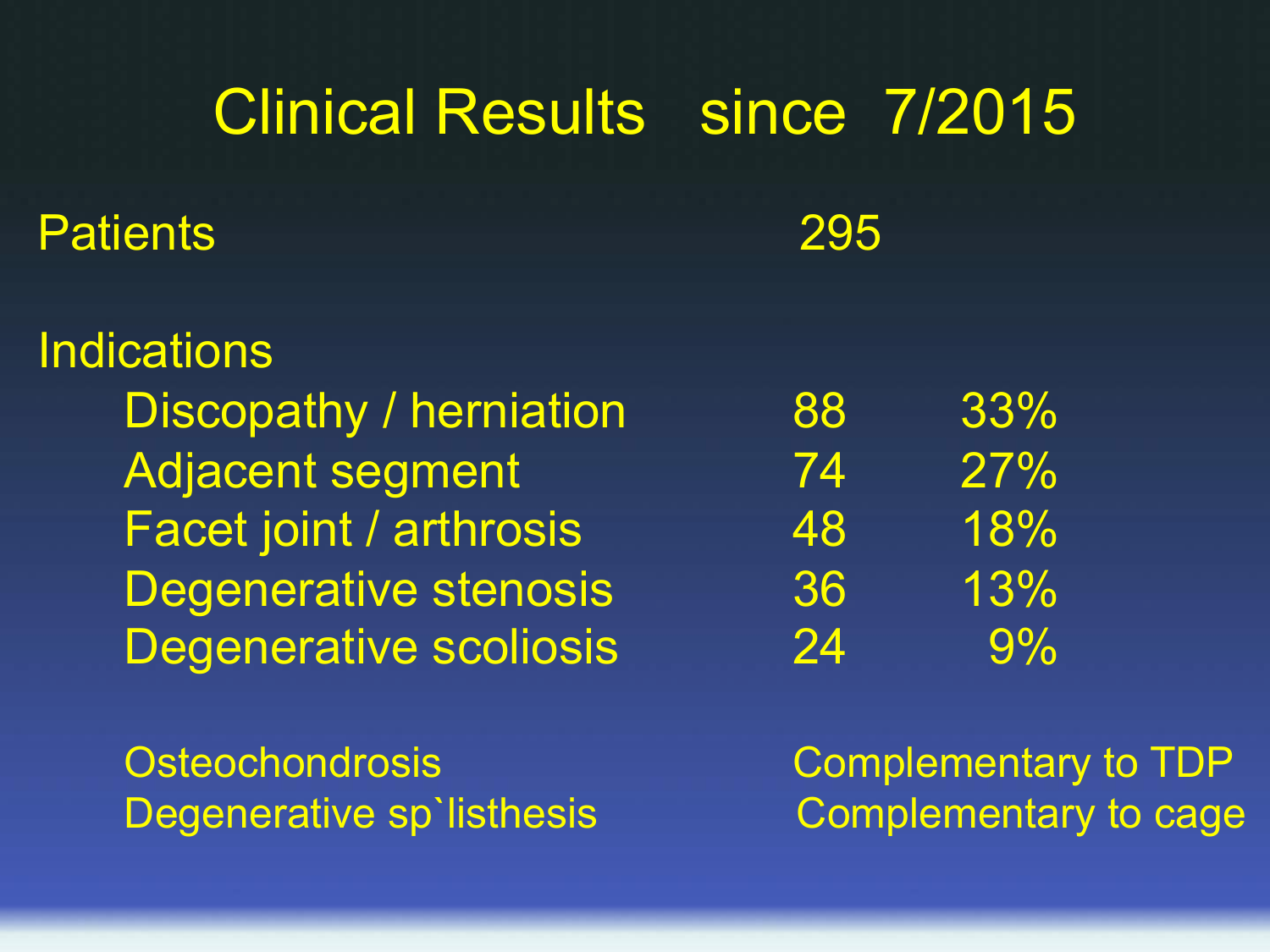|                                                   | <b>Clinical Results since 7/2015</b> |                          |
|---------------------------------------------------|--------------------------------------|--------------------------|
| <b>Average age</b>                                |                                      | $67 (28 - 89)$           |
|                                                   | <b>Average number of segments</b>    | 2.3                      |
| <b>Primary surgery</b><br><b>Revision surgery</b> |                                      | 53%<br>47%               |
| Rod-Type                                          | high flex<br>mid flex<br>low flex    | 38 %<br>62%<br>1 patient |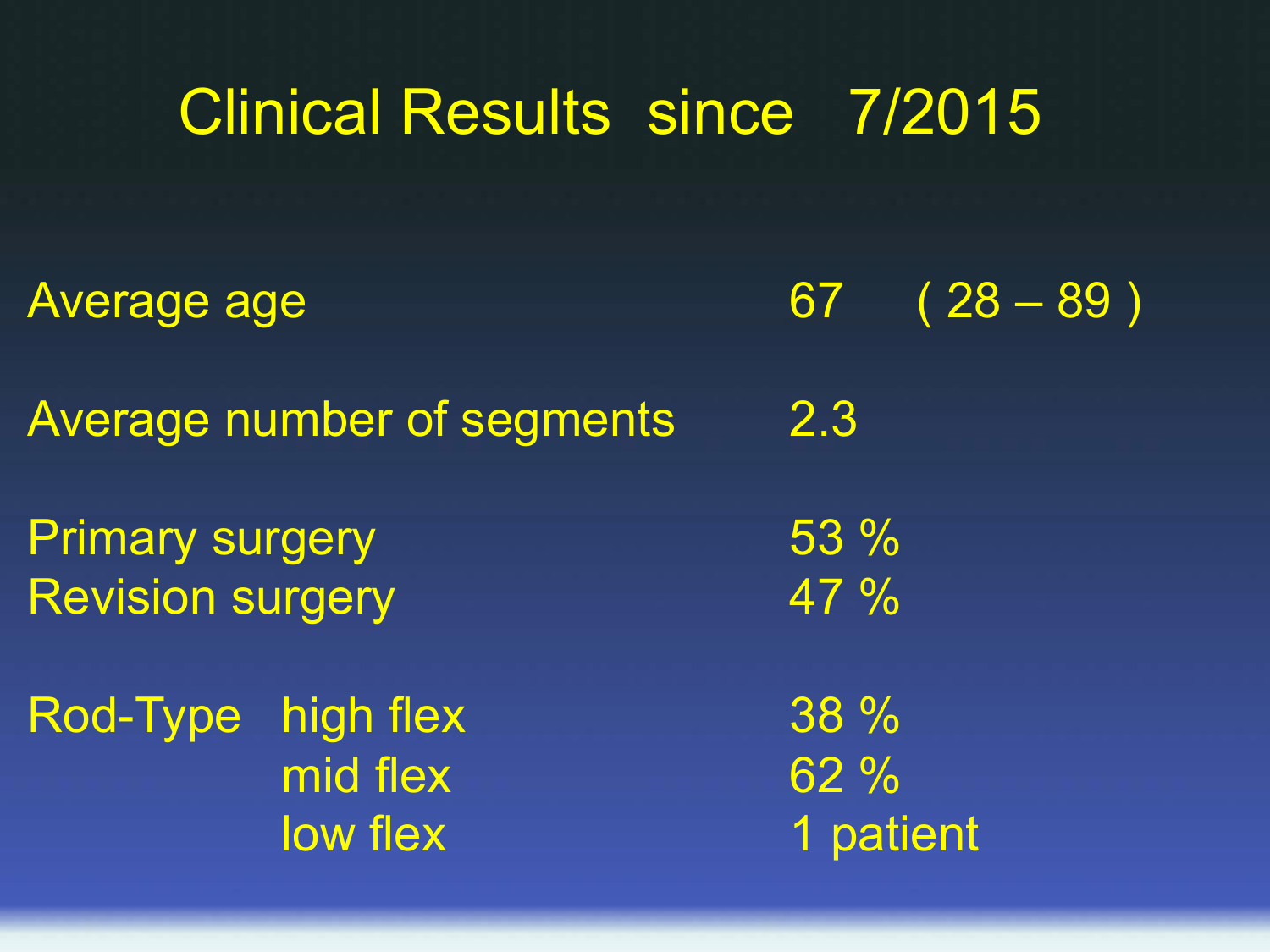| <b>VAS for low back pain</b>     | pre-op | post-op |
|----------------------------------|--------|---------|
| <b>Primary surgery</b>           | 6.6    | 1.7     |
| <b>Revision surgery</b>          | 7.4    | 2.0     |
| <b>Both</b>                      | 7.0    | 1.8     |
|                                  |        |         |
| <b>VAS</b> for sciatic back pain | pre-op | post-op |
| <b>Primary surgery</b>           | 7.9    | 1.3     |
| <b>Revision surgery</b>          | 8.1    | 1.5     |
| <b>Both</b>                      | 8.0    | 1.4     |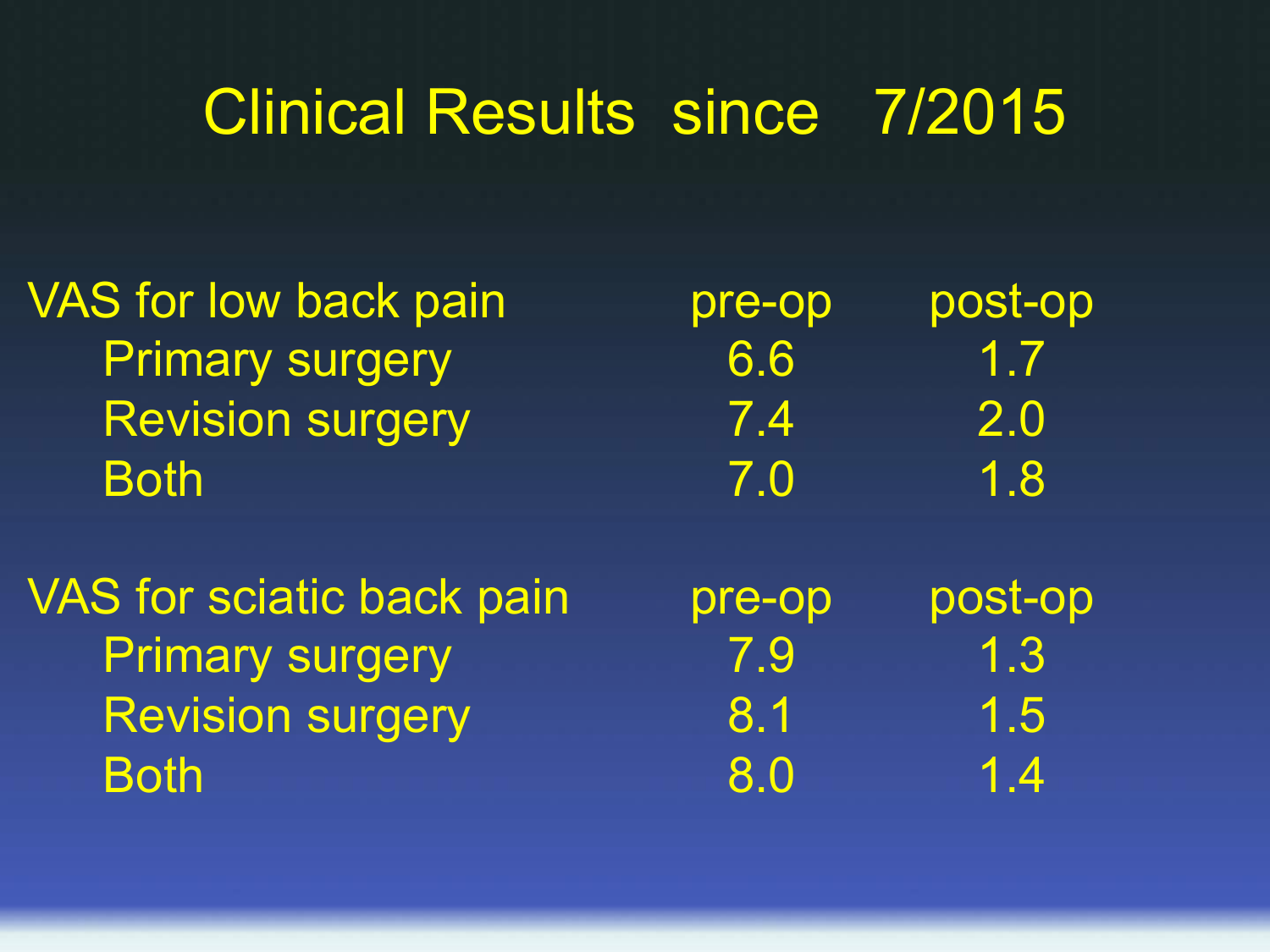| <b>Patients satisfaction: overall pain</b> |           |             |         | mobility                 |
|--------------------------------------------|-----------|-------------|---------|--------------------------|
|                                            | excellent | $(VAS 0-1)$ | $57 \%$ | $2.8^\circ$              |
|                                            | good      | $(VAS 2-3)$ | 32%     | $2.6^\circ$              |
|                                            | fair      | $(VAS 4-5)$ | $11\%$  | $2.4^\circ$              |
|                                            | poor      | (VAS > 6)   | $<1\%$  | $\overline{\phantom{a}}$ |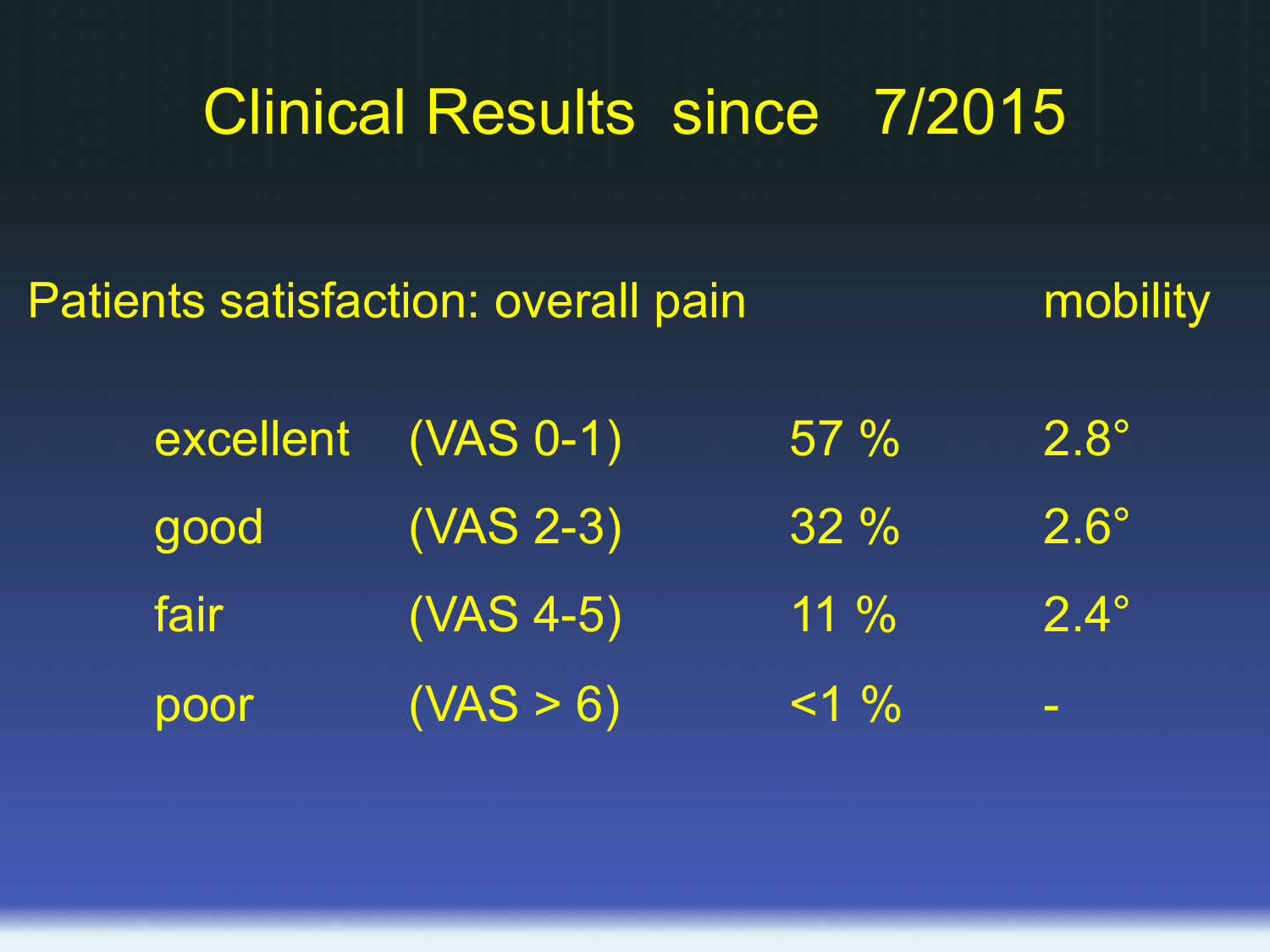| UNINUALI NUUUNUU UNINU TILUTU       |               |
|-------------------------------------|---------------|
|                                     |               |
| Patients walking time after 3 month |               |
| no limitiation due to spine         | 51%           |
|                                     |               |
| 30-60 min                           | $36\%$        |
| 15-29 min                           | $11\%$        |
| $< 15$ min                          | $\frac{0}{0}$ |

Patients made all a progress in walking time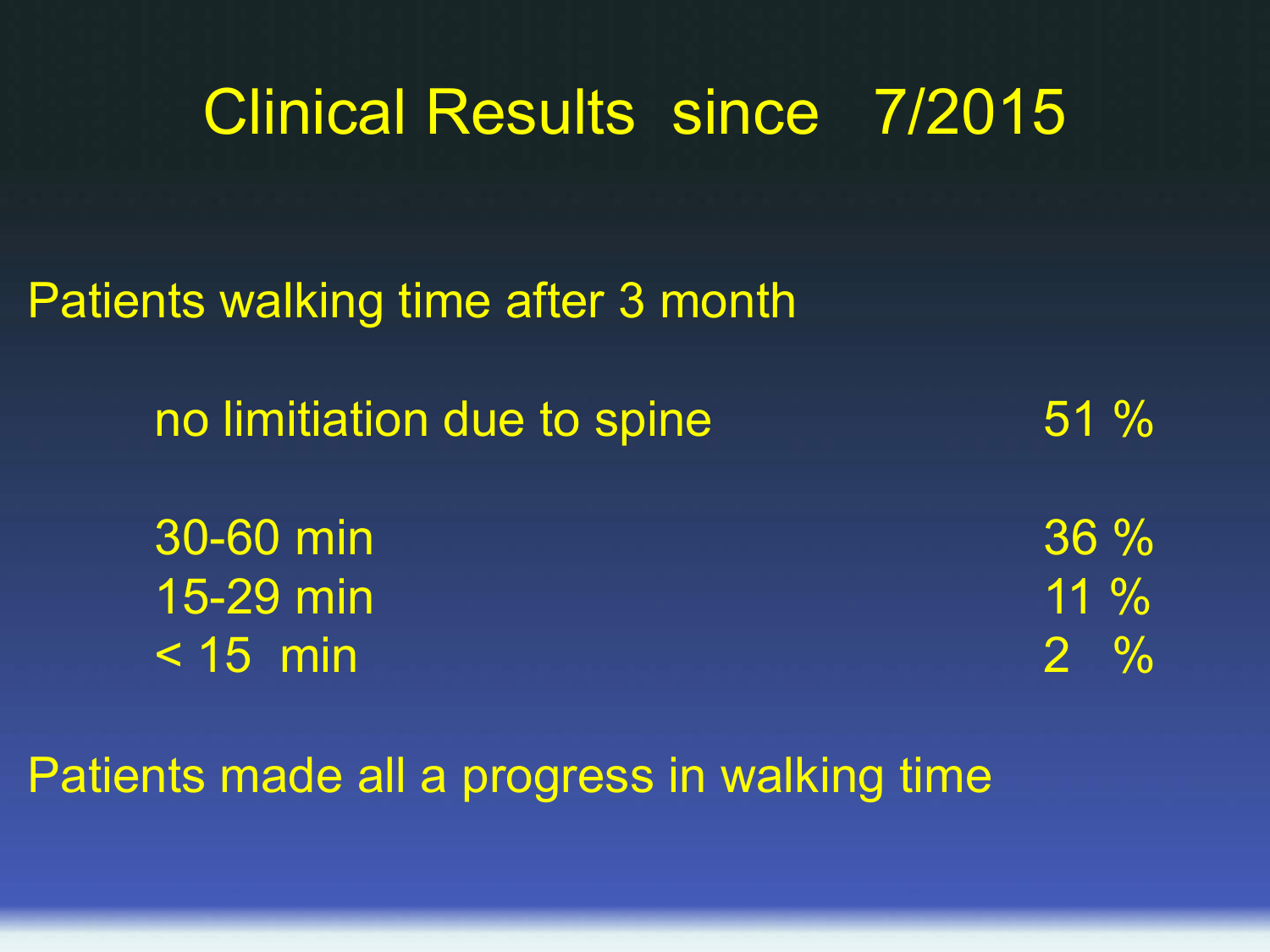#### Post-operative medication after 3 months:

| none  | 62%    | 76 % |
|-------|--------|------|
| mild  | $14\%$ |      |
| other | 24%    |      |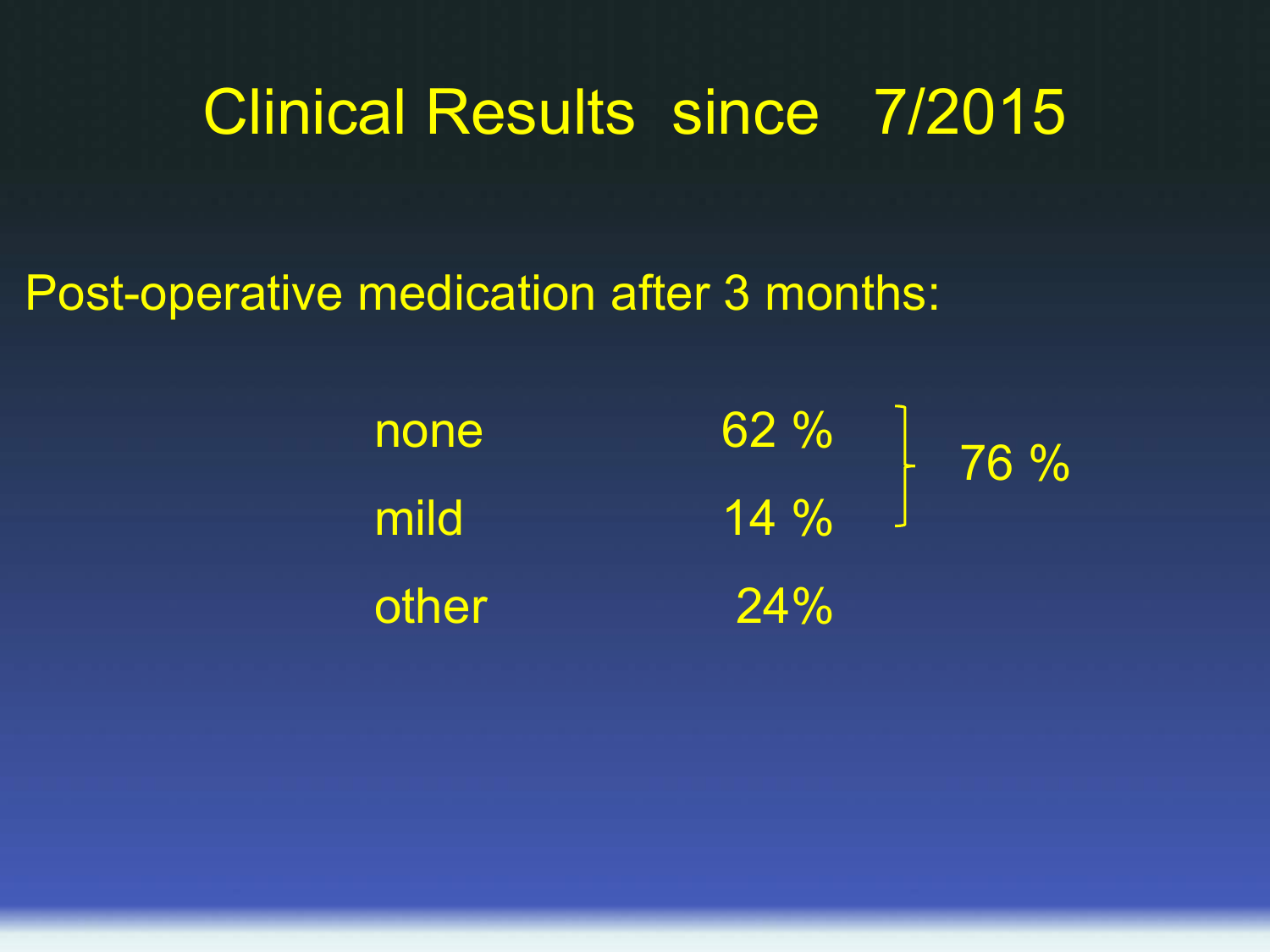Rev. surgery after spine shape 12 patients 4.1%

device related 5 patients adjacent segment 4 patients disc herniation 2 patients infection 1 patient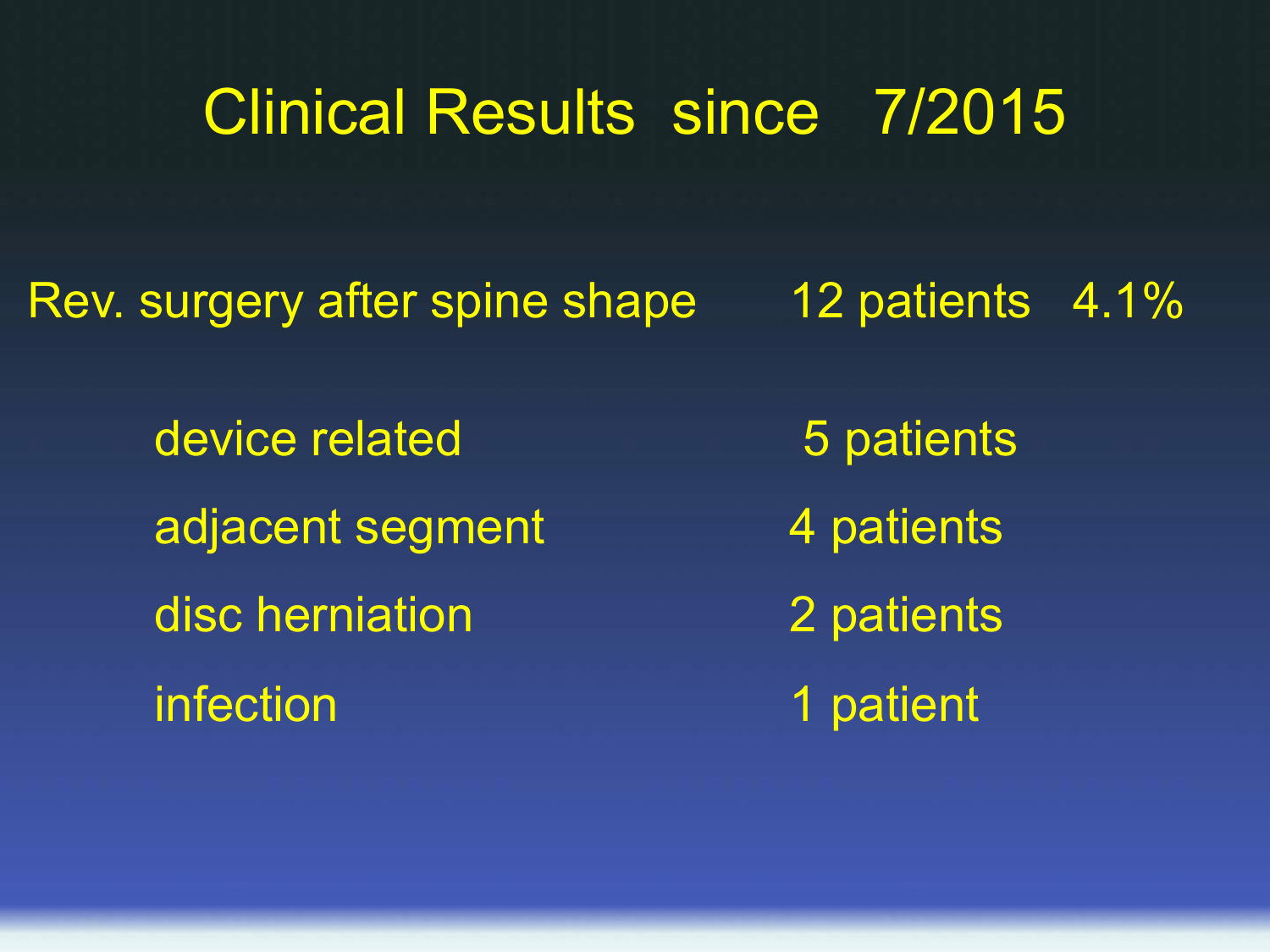#### **Conclusions**

Spine shape is a proven implant for true dynamic stabilisation, it maintains motion in all operated segments after 3 months

Clinical results in the first 3 years are good, patients satisfaction is given

Surgeons have the choice of different rod stiffness, also to respect the patients requirements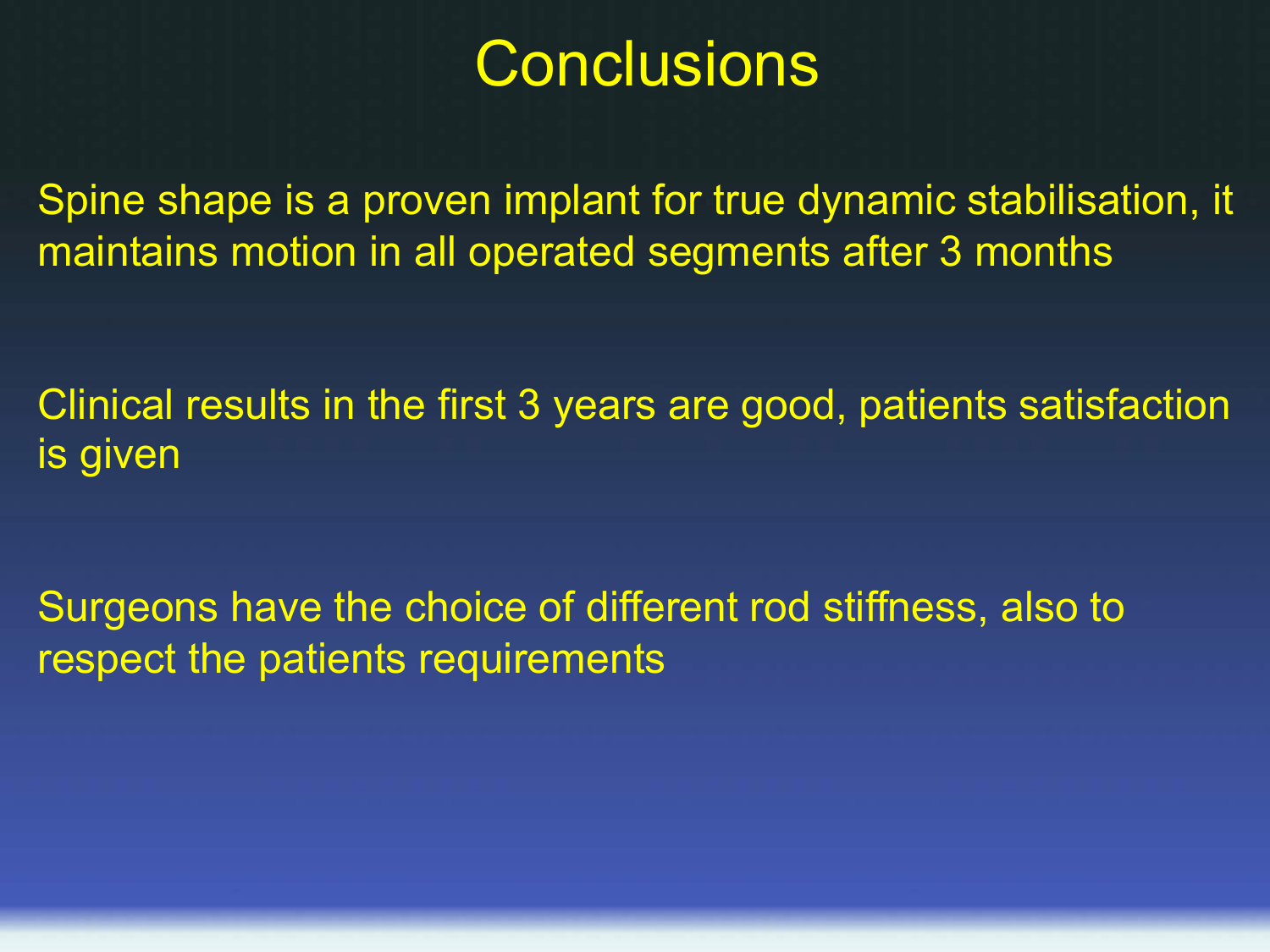### **Conclusions**

Shorter operating time Faster rehabilitation Patients do not feel the implant Rarely sacroliliac joint pain

**Our philosophy Bring the spine back to physiological degeneration especially in younger patients and preserve the sagittal balance.**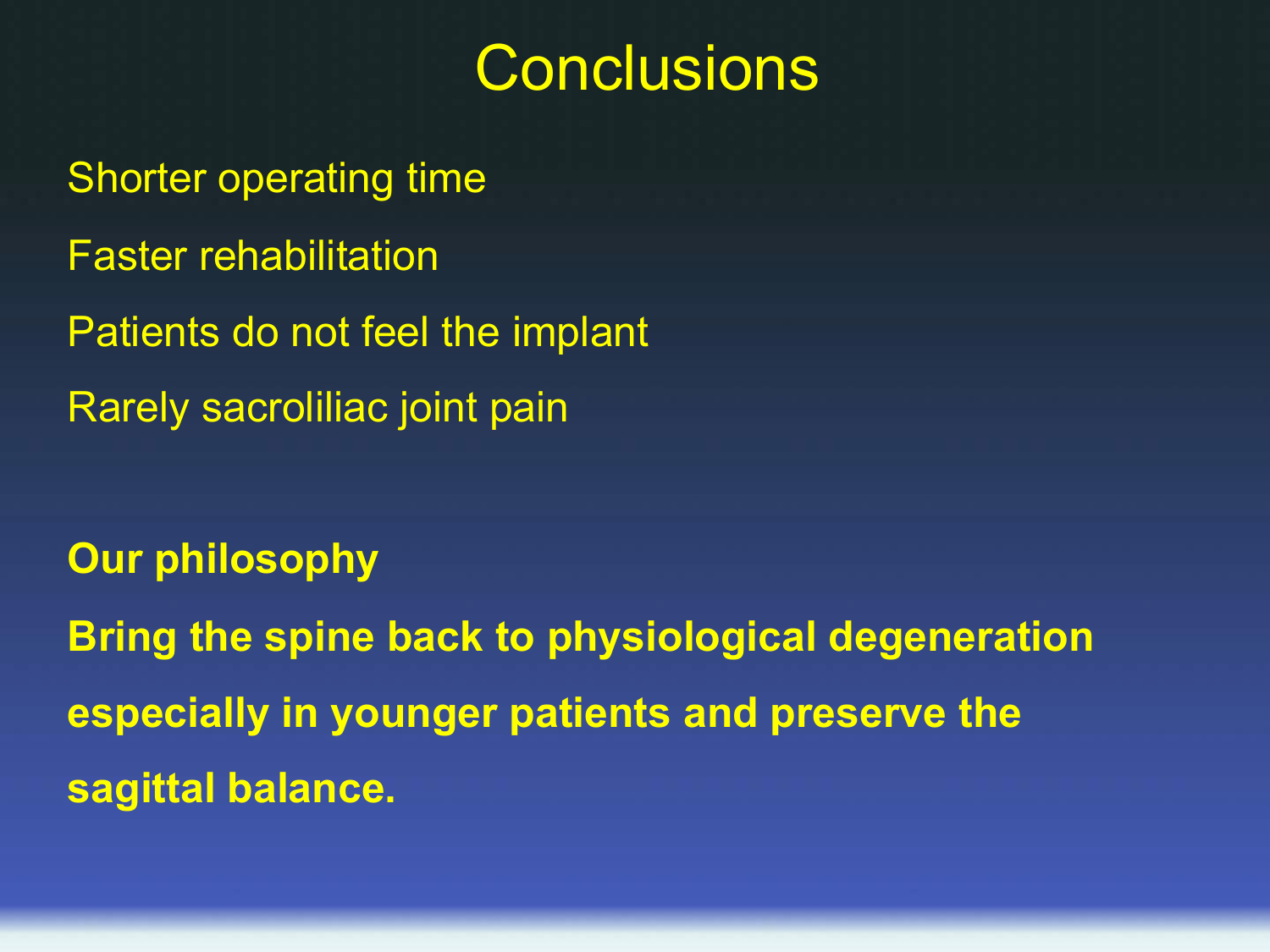#### 60 years old woman, stenosis, rod high flex 3 month

reclination 11.3° neutral inclination 9.2°





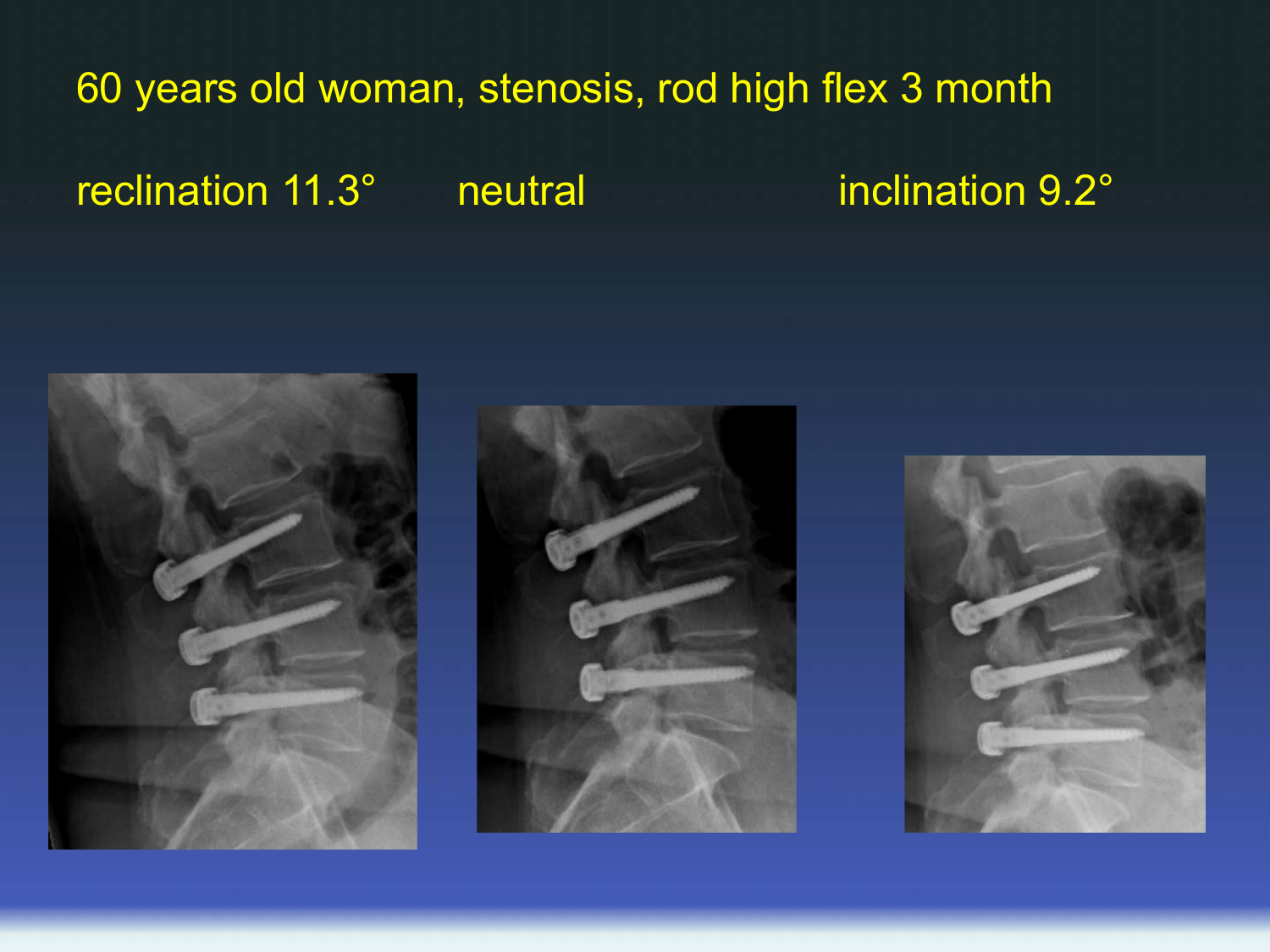#### 60 years old woman, stenosis, rod high flex 12 month

reclination 10.7° neutral inclination 3.8°





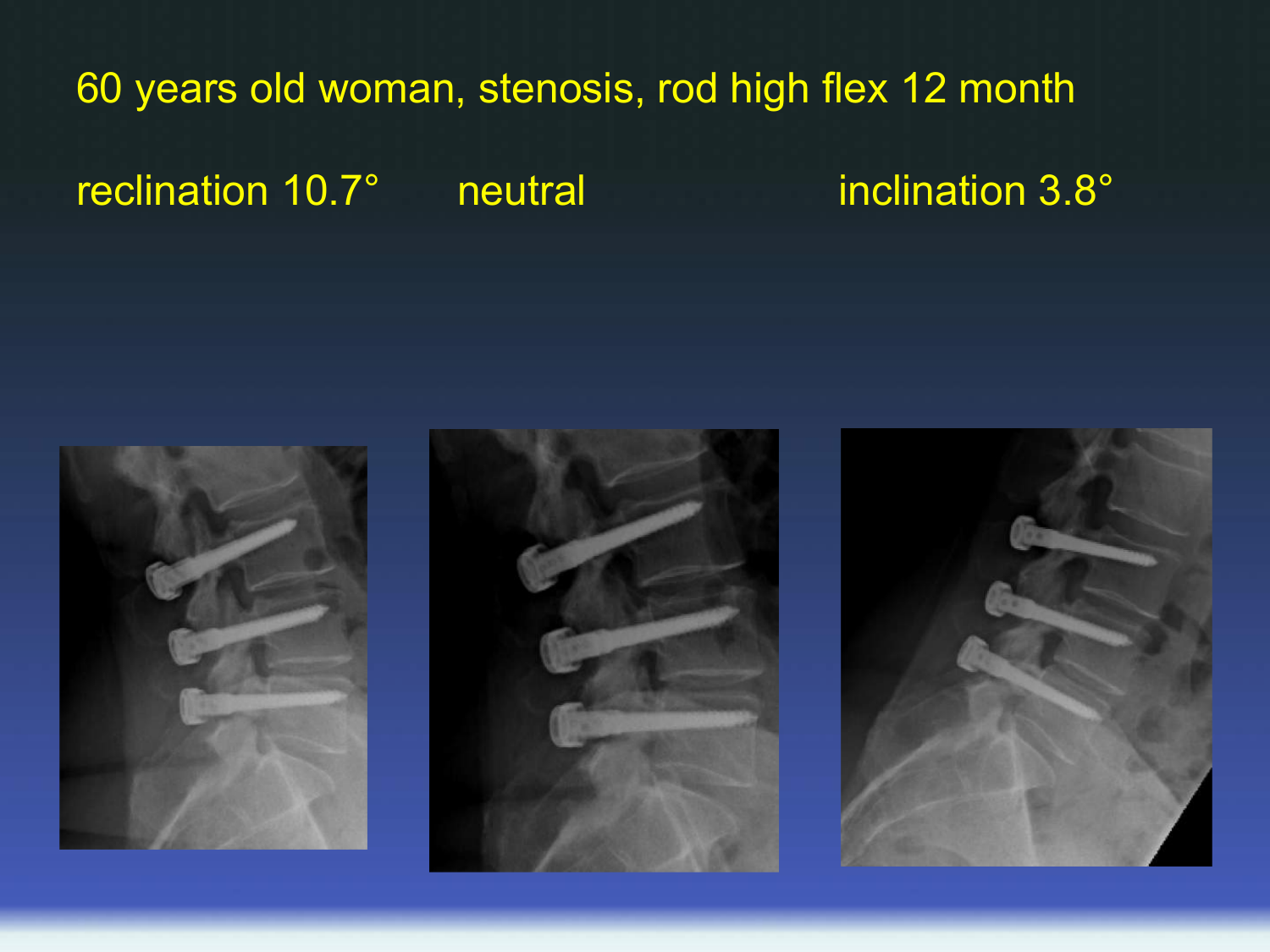#### 45 years old man, epifusional stenosis, rod mid flex

#### reclination 10° and inclination 1°

 $15 -$ 

Inklination



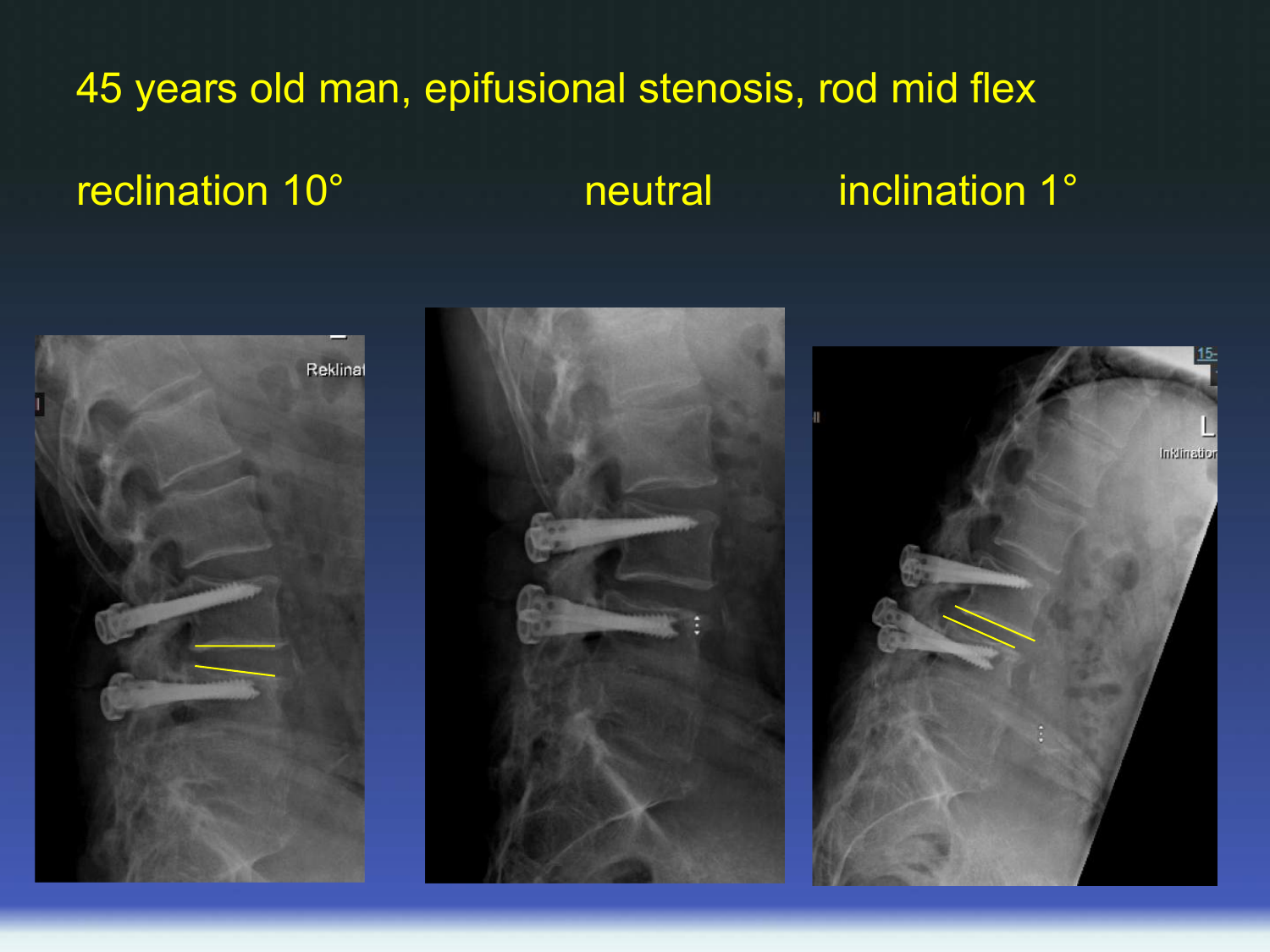#### 68 years old man, recurrent stenosis, rod mid flex

#### reclination 40° **neutral** inclination 20°





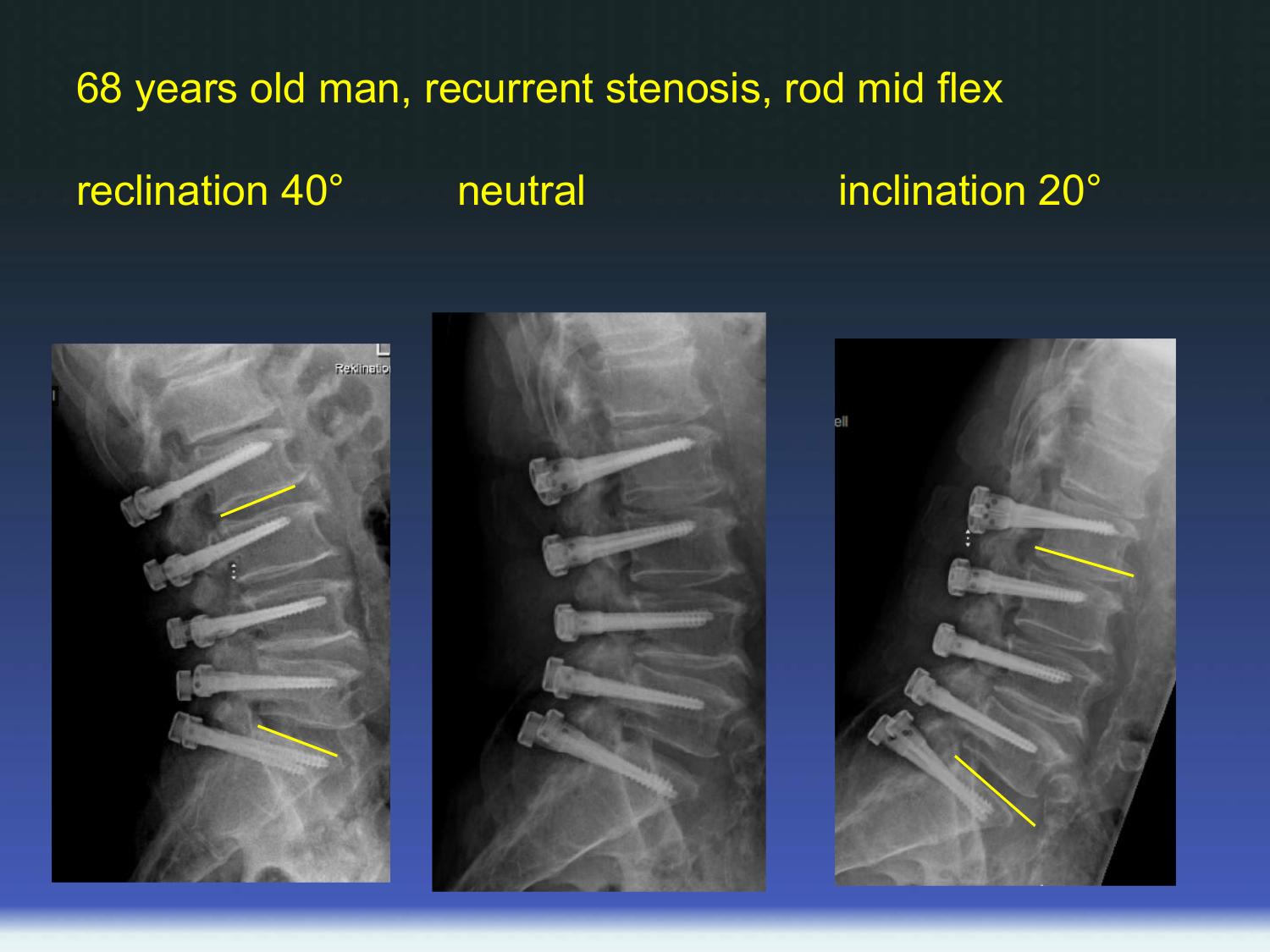## **Conclusions**

Dynesys system is often ending in a spontaneous fusion of the facet joint 8 to 10 years after operation

As Professor Wilke and team showed in their threshold for dynamic stabilisation: dynesys is too stiff for a true dynamic stabilisation

Spine shape has the potential for dynamic stabilisation and seem to maintain mobility in the first 4 years